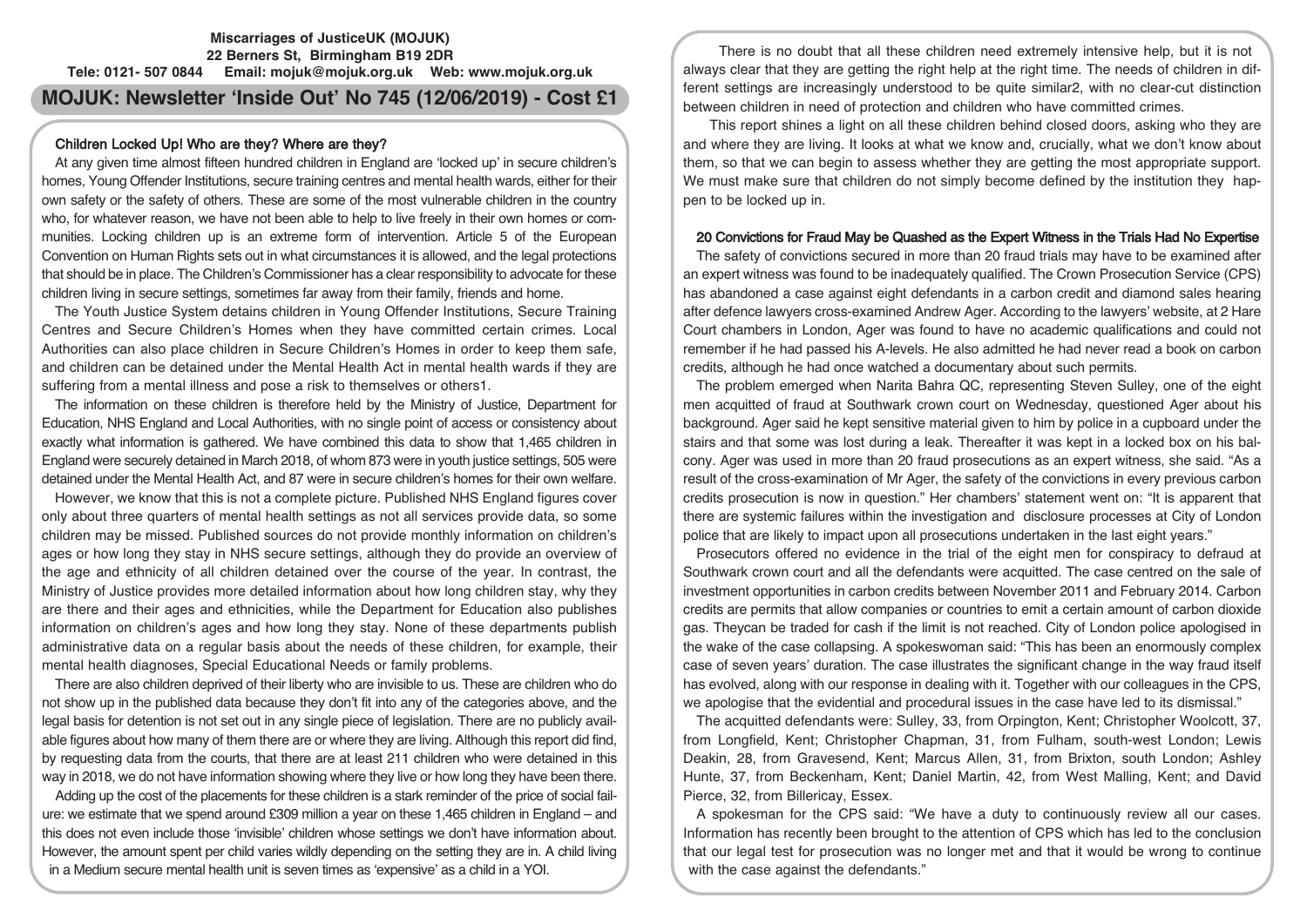# Large Compensation Payout for Prisoner Who Died of Dehydration

BBC News: The family of a US man who died of dehydration while in jail will receive \$6.75m (£6m) from Milwaukee County and a private company that ran inmate care. Terrill Thomas, 38, was found dead in his cell in Milwaukee County Jail in 2016 - seven days after officers shut off his water supply as punishment. His death was later ruled a homicide by the Milwaukee County Medical Examiner, the result of "profound dehydration".

Thomas' attorneys called the sum one of the largest ever for a jail death. "This settlement reflects not only the profound harm suffered by Mr Thomas and his family, but also the shocking nature of the defendants' misconduct in shutting off this man's water and ignoring his obvious signs of distress as he literally died of thirst," said lawyers for Thomas in a joint statement to US media.

The settlement was publicly announced on Tuesday after being finalised in March. The cost will be split between Milwaukee County and Armor Correctional Health Services, a private company that provided health care for inmates at the time. Neither Armor Correctional Health Services and Milwaukee County immediately responded to requests for comment. The almost \$7m will be split among Thomas' six children, according to AP News.

Thomas was arrested in April 2016 on charges that he fired a gun inside a casino. According to his lawyers, Thomas suffered from bipolar disorder and was in the midst of an "acute mental health crisis" when he arrived at Milwaukee County Jail. Thomas was soon moved to an isolation cell as punishment for flooding his first cell with a mattress, which his lawyers said was evidence of his deteriorating mental state. As further punishment, Thomas' only source of drinking water was deliberately cut off - a "common and widespread practice" at the jail, court documents say.

The affidavit detailed further elements of Thomas' punishment: the removal of his mattress and bedding, deprivation of food and a functioning toilet, and the denial of medical and mental health care. Thomas lost 34lb during the eight days he was in custody - over 10% of his body weight. In his last day alive, Thomas "was simply lying naked on his cell floor, barely able to move, severely dehydrated, literally dying of thirst", court documents said. After an inquest into Thomas' death, Milwaukee prosecutors filed criminal charges against three jail staffers who were involved in blocking Thomas' water supply or who lied to police during the investigation.

# Worsening Prisoner's Conditions During Prison Wardens' Strike: Degrading Treatment

In Chamber judgment in the case of Clasens v. Belgium (application no. 26564/16) the European Court of Human Rights held, unanimously, that there had been: a violation of Article 3 (prohibition of inhuman or degrading treatment) of the European Convention on Human Rights, and a violation of Article 13 (right to an effective remedy) taken together with Article 3. The case concerned the deterioration in Mr Clasen's conditions of detention in Ittre Prison during a strike by prison wardens between April and June 2016.

The Court found that Mr Clasens' conditions of detention during the prison wardens' strike amounted to degrading treatment, resulting from the cumulative effect of ongoing lack of physical exercise, repeated breaches of the hygiene regulations, a lack of contact with the outside world and the uncertainty about whether his basic needs would be met. It considered that Mr Clasens had been subjected to distress of an intensity exceeding the unavoidable level of suffering inherent in detention. The Court also held that the Belgian system, as it functioned at the relevant time, had not provided an effective remedy in practice – in other words, a remedy capable of affording redress for the situation of which Mr Clasens was a victim and preventing the continuation of the alleged violations.

### Home Office Empty Promises on Forensic Science Reform

House of Lords Select Committee: Forensic science in England and Wales is in trouble and unless the Home Office and Ministry of Justice act now, crimes may go unsolved and the number of miscarriages of justice may increase. To ensure the effective delivery of justice the House of Lords Science and Technology Committee have called for urgent reforms to forensic science in England and Wales in order to regain our world class reputation. The UK was once regarded as world-leading in forensic science but an absence of high-level leadership, a lack of funding and an insufficient level of research and development now means the UK is lagging behind others. The forensic science market is not properly regulated creating a state of crisis and a threat to the criminal justice system.

Lord Patel, Chairman of the Committee said: "A free society is dependent on the rule of law which in turn relies on equality of access to justice. Simultaneous budget cuts and reorganisation, together with exponential growth in the need for new services such as digital evidence has put forensic science providers under extreme pressure. The result is a forensic science market which, unless properly regulated, will soon suffer the shocks of major forensic science providers going out of business and putting justice in jeopardy. "The situation we are in cannot continue. Since 2012 the Home Office has made empty promises to give the Forensic Science Regulator statutory powers but still no action has been taken. We believe that seven years is an embarrassing amount of time to delay legislation; our forensic science provision has now reached breaking point and a complete overhaul is needed. "If our recommendations are implemented and the Government adequately invests in forensic science, our forensic science market can return to a world leading position."

Key findings from the report: The delivery of justice depends on the integrity and accuracy of forensic science evidence and the trust that society has in it. These failings must be recognised and changes made. Such action is now urgent and the Committee makes recommendations including: A Forensic Science Board should be created to deliver a new forensic science strategy and to take responsibility for forensic science in England and Wales. The remit and resources of the Forensic Science Regulator should be significantly reformed and expanded to include responsibility for regulating the market and given a number of statutory powers to bolster trust in the quality of forensic science including: issue improvement notices and fines; rescind a forensic science provider's accreditation and inspect, without notice, accredited forensic science providers.

The Legal Aid Agency should liaise with the market-regulation arm within the expanded role of the Forensic Science Regulator to set new pricing schemes for forensic testing and expert advice for defendants and that the Ministry of Justice and the Home Office should invest in research of automation techniques for data retrieval and analysis to tackle the issues with digital forensic analysis. To return the UK to its position as world-leading, a National Institute for Forensic Science should be created to set strategic priorities for forensic science research and development, and to coordinate and direct research and funding.

#### Withdrawal of Life Support: Minimally Conscious Patients

Rosalind English, Human Rights Blog: A Clinical Commissioning Group v P (by her litigation friend the Official Solicitor) and TD [2019] EWCOP 18. The lesson to be learned from this case is to be careful of the hands into which you may fall, should you become incapacitated and end up in a vegetative or minimally conscious state. The patient in this case, P, was traumatised by a drug overdose in 2014. Since then she has been tracheotomy dependent and tube-fed. She is vulnerable to fitting, chest infections and other forms of ill-health. She was initially diagnosed as being in a vegetative state which was subsequently revised to that of a minimally conscious state. At the time of the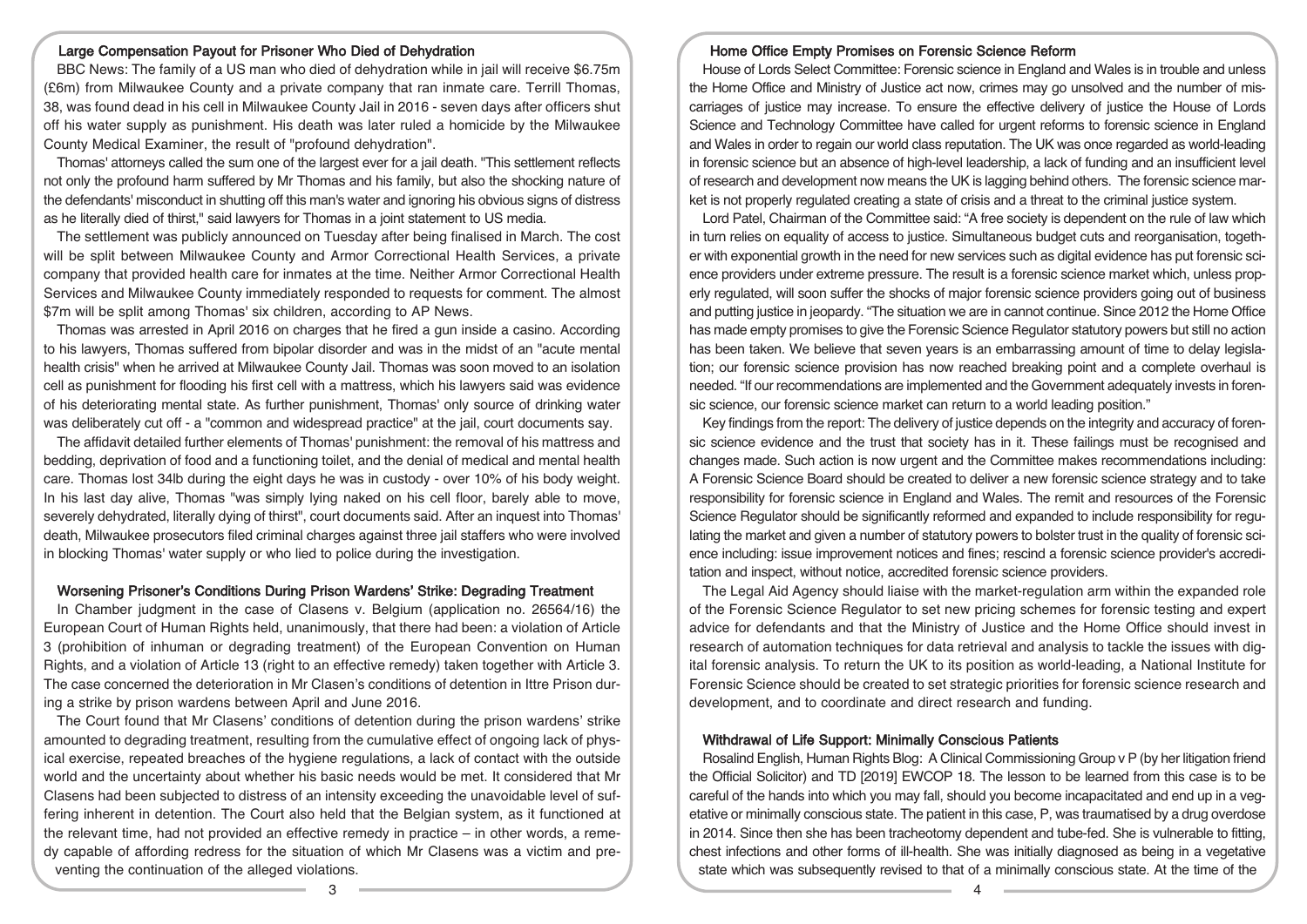application she was in a unit specialising in rehabilitation for those suffering from neurological impairment. Staff at the Unit hold strong pro-life views. The CCG, the applicant in this case, was funding that treatment. There was no disagreement between the Official Solicitor, the CCG and the family as to the correct course of action; that Clinically Assisted Nutrition and Hydration (CANH) should be withdrawn. However, given the contrary views expressed by the staff who care for P, the CCG decided to bring this matter before the court. MacDonald J concluded that, whilst the application proceeded unopposed by all parties to it, it was appropriate to deliver a fully reasoned judgment.

As to capacity, there was no doubt that all of P's sensory input was "disordered". She can see, but it is impossible to determine the degree to which she is able to understand what she is seeing and her understand what she is seeing and her understanding of visual input is likely to be limited. She can hear, but it is impossible to know what she is able to understand.

On the question of her best interests, the evidence was compelling. The family told the court that P had had a relationship with a man who had suffered traumatic brain injury which required him to be placed on life support. P had been involved in the decision to terminate that support and she had said to her family that she would not want to be "left in such condition if anything [similar] happened to her". "if it ever happened to me I would not want to be a cabbage." P's family were of the view that her wishes would have been for treatment to be withdrawn. The Official Solicitor supported this position, as did the treating CCG applicant.

The staff at the treating Unit opposed discontinuation of CANH. They felt that P's responses to her experience showed that she had quality of life. Because of the rehabilitation unit's general pro-life position they had not provided the court with an end of life care plan should the Court authorise withdrawal of CANH. Within this context, the court was invited by the parties to make an 'in principle' decision with the parties to apply in the event of any disagreement over the care plan arrived at.

When considering P's best interests under the Mental Capacity Act, MacDonald J recalled the words of Hayden J in M v N regarding the interrelationship between the sanctity of life and cogently expressed wishes of the patient in question: the 'sanctity of life' or the 'intrinsic value of life', can be rebutted (pursuant to statute) on the basis of a competent adult's cogently expressed wish. It follows, to my mind, by parity of analysis, that the importance of the wishes and feelings of an incapacitated adult, communicated to the court via family or friends but with similar cogency and authenticity, are to be afforded no less significance that those of the capacitous.

Over fifteen years ago Munby J, observed in R (Burke) v GMC [2004] EWHC 1879 (Admin) that the obligation to preserve life is not absolute. "Important as the sanctity of life is, it may have to take second place to human dignity". MacDonald J attached considerable weight to evidence of P's own views on being left in a condition akin to that of her former partner. Neurological diagnoses advance, and the law has to keep up. There is, in the judge's view, "no prohibition on conducting a best interests analysis with respect to the continued provision of CANH even though P is not in a vegetative state but a minimally conscious one"

The evidence before the court as to P'S wishes was conclusive. Her past wishes should prevail over the "very strong presumption in favour of preserving her life, where those wishes were clearly against being kept alive in her current situation." "Whilst the 'pro-life' approach (as they themselves describe it) taken by a number of the members of staff in the current situation is a valid point of view, in the circumstances of this case I am satisfied that it is contrary to the clearly expressed view of P before she lost capacity."Within this context, he was satisfied that the presumption in favour of living should give way to P's strongly held views prior to her becoming incapacitated, that she would not wish to be kept alive in her "current parlous condition".

## Sophie Toscan du Plantier Murder: Court Convicts Ian Bailey in His Absence

A former journalist has been convicted of the murder of a French film producer in Ireland more than 20 years ago. A court in Paris convicted Ian Bailey, who is originally from Manchester, in absentia for the murder of Sophie Toscan du Plantier. The 62-year-old, with an address at the Prairie, Toormore, County Cork, has been sentenced to 25 years in prison.

His solicitor, Frank Buttimer, said the decision was a "grotesque miscarriage of justice". The trial lasted three days. Irish authorities have twice refused to extradite Bailey. He has repeatedly denied any involvement in the killing, and his lawyers dismissed the proceedings in France as a "show trial".

Ms Toscan du Plantier was assaulted near a holiday home her husband had bought near Schull in west County Cork more than 22 years ago. Her badly beaten body was discovered by neighbours in a laneway near the house on 23 December 1996. During the trial, judges were shown photographs of the blood-stained rock and concrete block which were found close to the victim's body. The court was also told that her house revealed no signs of the presence of an intruder. It is believed she opened the door to her killer. There was no jury in the trial and the three judges took about five hours to reach a verdict.

Speaking to Irish national broadcaster RTÉ, Mr Buttimer, Bailey's defence solicitor, said it was not a criminal trial or carried out in the way it would be in the Republic of Ireland. He claimed it was no more than "a rubber-stamping exercise" of "the pre-determined guilt" of Mr Bailey "as far as the French criminal justice system is concerned". Nobody has ever been charged in Ireland in connection with Ms Toscan du Plantier's death. Bailey, who lived three kilometres from her, was twice arrested for questioning by gardaí (Irish police) but released without charge. As he was not present in court for the French proceedings, Bailey cannot appeal the verdict. However, under French law, anyone found guilty of a crime in absentia is entitled to a second trial in France where they will be present in court and represented by defence lawyers.French authorities will now request his extradition for a third time.

#### Northern Ireland Judge Rebukes Police For Seizing Papers From Journalists

Documents linked to investigation into 1994 massacre must be returned to Trevor Birney and Barry McCaffrey. Rory Carroll, Guardian: Northern Ireland's top judge has delivered a stinging rebuke to police for raiding the homes and offices of two journalists who investigated a notorious – still unresolved – massacre during the Troubles. The lord chief justice of Northern Ireland, Declan Morgan, said on Friday that police had obtained "inappropriate" search warrants, and ordered them to return laptops, phones, documents and other material seized from Trevor Birney and Barry McCaffrey. The judge vindicated the journalists, saying they had acted in "perfectly proper manner" in protecting their sources for the documentary No Stone Unturned, which investigated the June 1994 murder of six Catholics in Loughinisland, County Down, by Ulster Volunteer Force (UVF) gunmen.

Birney and McCaffrey embraced their lawyers and supporters and called the judge's decision a huge relief. "Today restores our faith in the checks and balances of the court system," Birney said outside the high court in Belfast. "It's a damning indictment of the police investigation." Seamus Dooley, the assistant secretary general of the National Union of Journalists, hailed the judge's decision. "It's a good day for journalism and a good day for human rights in Northern Ireland." he said. No one has been charged for the atrocity at Loughinisland, where three masked gunmen entered the Heights pub and opened fire on customers watching the Republic of Ireland play Italy in the World Cup. The oldest to die was Barney Greene, 87. The youngest was Adrian Rogan, 34.

The 2017 documentary, directed by Oscar-winning director Alex Gibney, reconstructed the attack and the police investigation, named the main suspects and questioned murky contacts between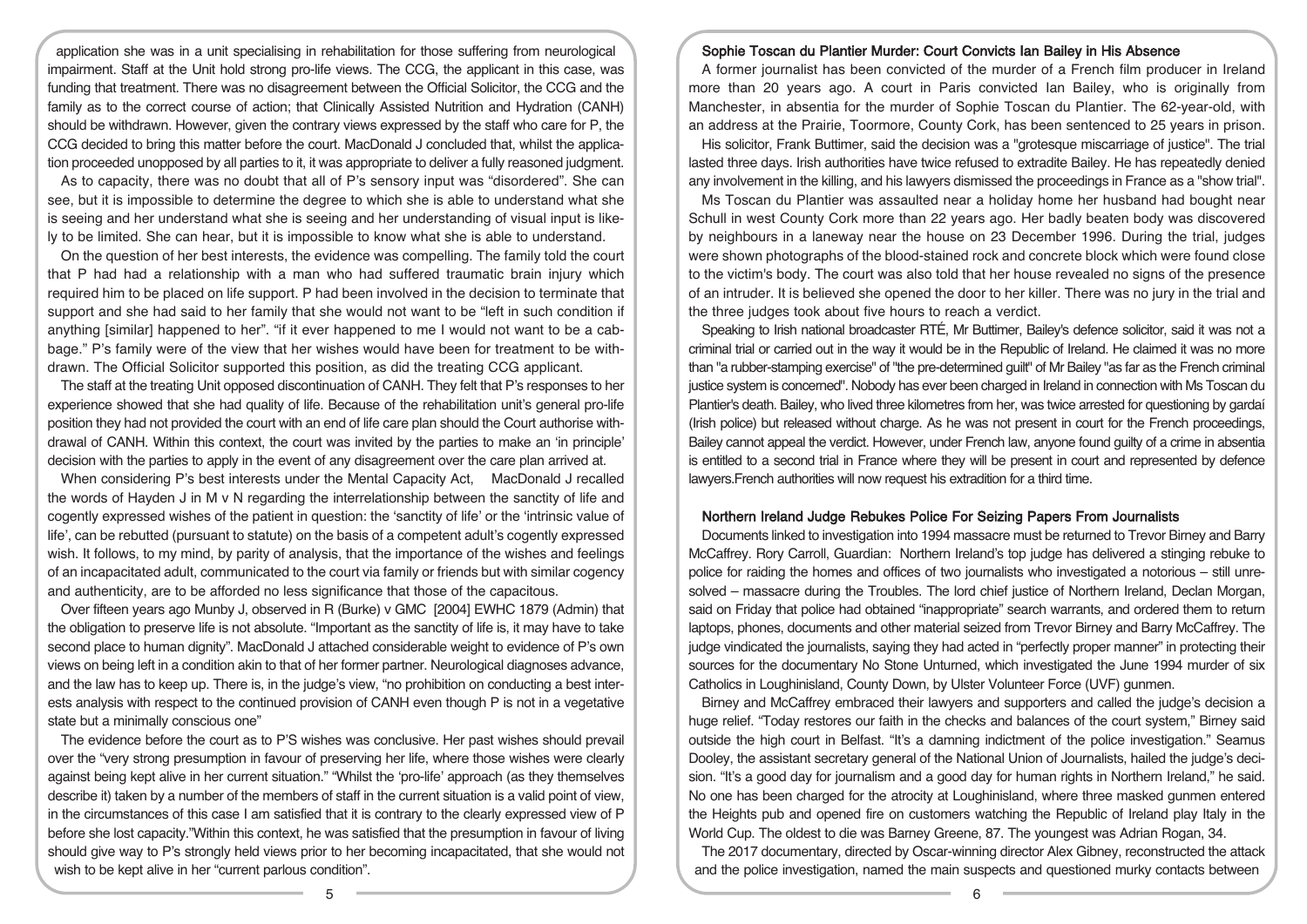police and loyalist paramilitaries. Rather than follow up leads in the documentary, police targeted the journalists. They arrested Birney and McCaffrey in dawn raids last August on suspicion of stealing an unredacted police ombudsman investigation into the massacre. The pair, who have remained on bail without charge, challenged the legality of the search warrants in a judicial review.

Sir Declan Morgan signalled his decision at a hearing on Wednesday when he said the court was "minded to quash the warrants on the basis they were inappropriate". On Friday, he repeated that the warrants were inappropriate and absolved the journalists. "The material … [it] was subsequently demonstrated to us, does not indicate that the journalists acted in anything other than a perfectly proper manner with a view to protecting their sources in a lawful way. We consider that in any event in the light of the legal authorities that the execution or granting of the search warrant was inappropriate." The judge said the seized material, which includes millions of pages of documents, should be returned. He said the journalists should retain Loughinisland material of potential interest to the police. The pair remain under investigation pending a police decision to continue or drop the case.

Niall Murphy, a solicitor for the men, said evidence presented this week had exposed the "warped mindset" of police who pursued journalists rather than murderers. "Senior police must now reflect on their actions and and stop this farce of an investigation." The raids against the men were overseen by officers from Durham constabulary, after they were asked to take over the case by the Police Service of Northern Ireland due to a potential conflict of interest. Chief Constable Mike Barton, from Durham Constabulary, said in a statement on Friday that due process was followed in applying for the warrants. "We respect the outcome of today's hearing and the judge's decision, and we will consider its implications," he said. Barton is due to accompany the PSNI chief constable George Hamilton at a meeting of the Northern Ireland policing board on 6 June.

The case has become a cause célèbre among press freedom campaigners, who have drawn comparisons with the UK government's attempts to encourage journalistic freedoms overseas. It has also created unusual alliances. The journalists' legal team includes John Finucane, a solicitor and Sinn Féin councillor who was recently elected lord mayor of Belfast. A high-profile political supporter is David Davis, the Conservative MP and former Brexit minister, who is a veteran campaigner for press freedom. After attending the hearings on Wednesday and Friday, Davis commended the judge for upholding press freedom. "You could hardly ask for a better judgment," he said. McCaffrey thanked the Tory for swapping Westminster for Belfast to show his solidarity. "If there's one person that went above and beyond, it's David Davis."

### Courts Uphold Strict Interpretation of Immigration Rules

Gherson Immigration: Following the recent Court of Appeal decision in R (Sajjad) v SSHD [2019] EWCA Civ 720, which demonstrated the lack of flexibility in the current Immigration Rules ("the Rules") with respect to the requirements for Tier 1 (Entrepreneur) Migrant status, the High Court has now also confirmed that the Rules should be interpreted strictly "to allow officials in the department to essentially 'tick boxes' in relation to any application and if a box cannot be ticked, for example because the required evidence has not been provided, then to reject the application".

In the case of R (Khajuria) v SSHD [2019] EWHC 1226, the Claimant applied for an extension of her leave to remain in the UK together with her husband and two children as a Tier 1 (Entrepreneur) Migrant and PBS dependants respectively. The Claimant operated a hospitality business in the UK, and for the purposes of her extension application relied on part-time employees who were paid less than £116 per week. As the employees' salary was below a particular minimum threshold, the

Claimant's company was not required to register for PAYE and provide Real Time Information ("RTI") to HMRC as confirmed by the PAYE and payroll guidance for employers.

However, the Rules state that a person applying for further leave to remain in the UK as a Tier 1 (Entrepreneur) Migrant must score 20 points for job creation (out of the 95 points required), by providing all specified documents listed in paragraph 50 of Appendix A, including "(a) printouts of Real Time Full Payment Submissions showing that the applicant complied with Pay As You Earn (PAYE) reporting requirements to HM Revenue & Customs in respect of each relevant settled worker as legally required, and has done so for the full period of employment used to claim points".

Although the Claimant created the required jobs, the Home Office refused her extension application because she did not submit RTIs. The Claimant then issued Judicial Review proceedings against the Home Offices arguing that: 1. The requirement of the Rules to submit RTIs was "partial and unequal" between applicants who operate businesses that are required to produce RTIs to the HMRC and those like her, which do not have to register for PAYE and provide RTIs. She argued that such a requirement was therefore unlawful; and 2. In any event, if this requirement was not unlawful, the Home Office should have considered exercising discretion, especially after learning the reasons why the RTIs were not submitted.

The High Court dismissed the Claimant's arguments and held that: "…although the rule operates in such a way that someone in the position of this Claimant cannot comply with it because she does not operate a PAYE system which involves submission of RTI, that does not make the rule invalid". Furthermore, the court held that: "…there is no discretion to dispense with the evidential requirement to supply RTI information to an applicant within the rules".

This decision yet again demonstrates that currently the courts support the Home Office's 'tick box' approach to the consideration of Entrepreneur applications. With this visa route having been closed to new applicants as of 29 March 2019, the remaining entrepreneurs (who have until 6 April 2023 to apply for further leave to remain in the UK and until 6 April 2025 to apply for indefinite leave to remain) should make sure that any documents they provide to the Home Office with their applications meet all the requirements of the Immigration Rules, as no discretion will be exercised.

## The Case For Anonymity

Simon Warr, The War Zone: Last Thursday, as I watched singer-songwriter and founding member of the pop combo JLS, Oritsé Williams, walking from Wolverhampton Crown Court, having just been cleared by a unanimous jury of having raped a woman in a hotel bedroom in December 2016, I had a good idea of how he was feeling. Relief would be his principal emotion; relief that he wasn't going to spend years of his comparatively young life behind bars, confined in a prison within a prison – a special area reserved for that most hated category of the prison population: sex offenders. But the relief will probably not last for long because Mr. Williams, an innocent man, will then have to adjust to a life inextricably linked with the story of how he was once accused of rape.

The fact that he was cleared of this heinous accusation will help him somewhat but even this 'not guilty' verdict is still likely to cause him unjust pain for the rest of his life. Just being accused of a sex offence is catastrophic for any person so targeted. Recognising the inevitable serious damage caused, the Sexual Offences (Amendment) Act 1976 extended anonymity to suspects in such cases prior to a conviction. However, since that protection was repealed in 1988, the law has allowed an accused person's name to be made public – with a few limited exceptions – and the living experience of hundreds of innocent people has been made tortuous, while the law-makers don't seem to give a damn.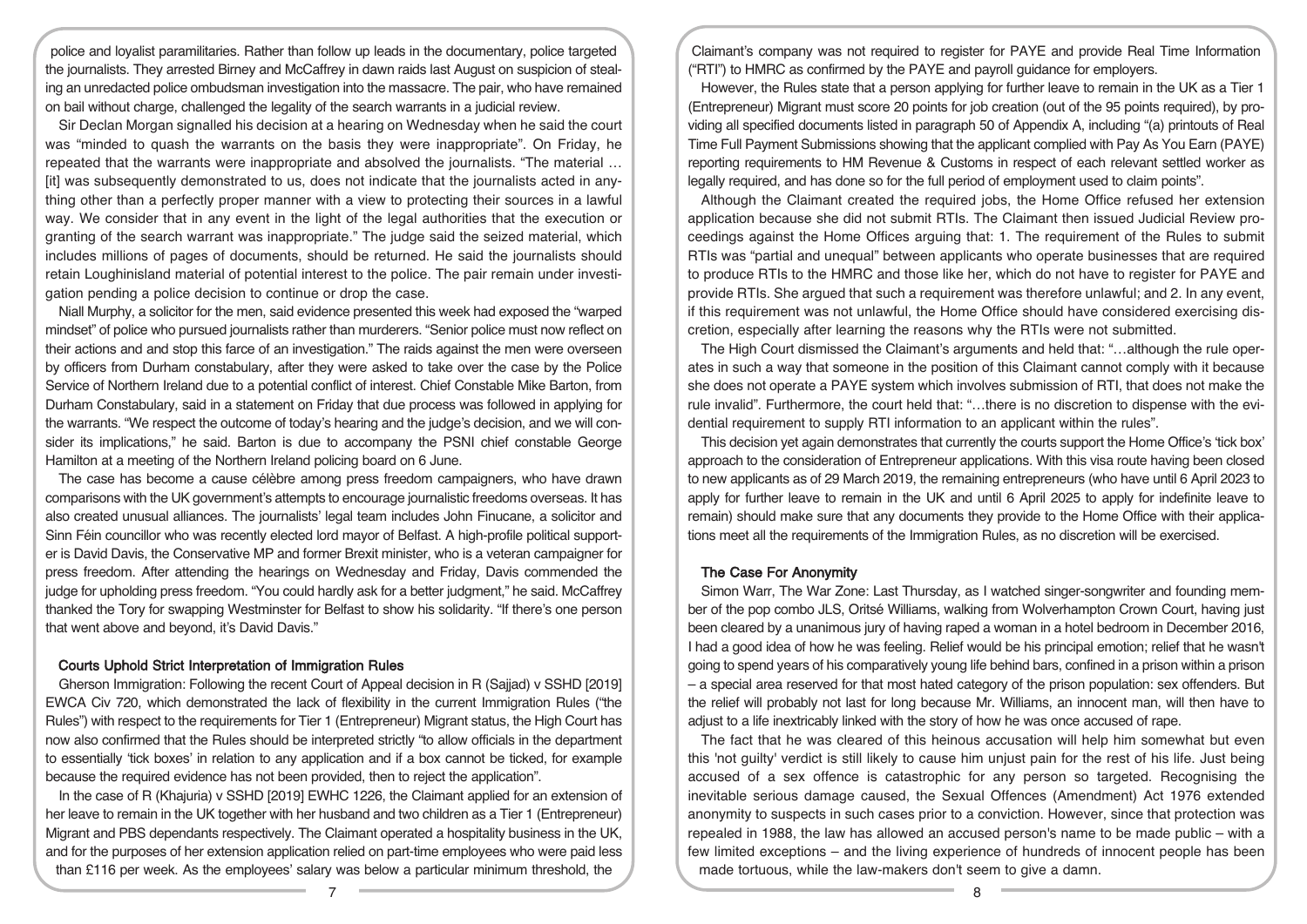Sex offences are viewed throughout our society here in the UK as a crimen exceptum and they carry a particular stigma. I, myself, was accused by a pair of lying opportunists in 2012 of having 'touched them inappropriately' in the school shower room, when I was a teacher at the school where they were pupils, back in the early 1980s. Their lies were seen for what they were by a unanimous jury in a matter of minutes, but only after I had spent 672 days on bail in the full ghastly glare of publicity. There was not a scintilla of truth in what they had claimed but, nevertheless, those preposterous claims, apart from destroying a highly successful teaching career, will be linked to me for the rest of my life due to the indelible online footprint. While I live with references to these false allegations for evermore, my perfidious accusers can continue their own lives with both anonymity and impunity. Is this fair?

It is almost impossible to convey the deep feelings of humiliation and depression an accused person feels when he or she reads reports in the press, or comments by the untutored mob circulating on the net, about what he or she was alleged to have done, even many years ago. There used to be a saying that 'today's newspaper stories are tomorrow's fish-and-chip wrapping paper'. Since the birth of the internet, this is no longer the case. Two hundred years ago, criminals would have been branded on their foreheads. Nowadays, the internet does the branding just as effectively but the difference is, as Mr. Williams will find, you don't even need to be guilty of a crime to be seared for life. For the baying mob on the Net and nervous prospective employers, an accusation is enough to damage seriously an accused person's life even after an acquittal. Once Pandora's box has been opened, no one and nothing can re-close the lid.

Work that would have been coming Mr. Williams' way will be diverted elsewhere; comments will be made behind his back that 'there's no smoke without fire' and there will be the predictable vile comments issuing from the keyboards of those malicious trolls on the net, who will enthusiastically offer their opinions as to why he should have been found guilty and locked up at the very least. Whenever anyone 'googles' Mr. Williams' name, instead of immediately finding references to all the splendid songs he wrote and performed for our immense pleasure, at the top of the search engine findings there will be multiple references to the fact 'Oritse Williams has appeared in a court of law, charged with raping a young woman'. He'll never escape his connection with this alleged crime and his descendants will have to bat off comments even after he has joined the choir invisible.

In short, although an innocent man, Mr. Williams, talented musician and performer, is inextricably linked to the repellent topic of rape for the rest of his life. In the eyes of the public, there are few more heinous crimes than sexual assault, which makes it imperative that anyone accused of such a crime should remain anonymous until he or she is found guilty in a court of law. The argument against this is some people believe that, by concealing the identity of the accused, it will make it harder for the complainant to secure justice, as he or she might be a lone voice in a court of law, while other victims of the same defendant remain unaware that he or she is on trial.

I would argue that - if the evidence is strong enough - a jury will convict even on a single charge and, once the offender is found guilty, his or her name will be widely reported. Then, if there other victims, they can step forward if that is their wish. Besides which, even if an accused person is granted anonymity until a court verdict, those who live locally to him or her are likely to hear about the complaint by word of mouth as soon as the person is arrested.

The questions are as follows: i) are we prepared to continue to ruin innocent people's lives in order to give support to complainants, on the chance there might be others who have suffered at the hands of the accused? ii) are these innocent, unconvicted people just collateral damage in our desire to make it as easy as possible to have real culprits brought to jus-

tice? Besides which, there are obvious dangers in the common police practice of trawling, and advertising, for fresh complainants to step forward, particularly in a country which hands out enormous amounts of money in compensation to those claiming abuse.

I'm calling for a statutory ban on identifying sexual offence suspects until they are found guilty in a court of law. We bang on about human rights and the rights to privacy in this country ad nauseam, yet we seem to pay little respect to so many innocent people who are having their lives turned upside down, in the full glare of publicity, by false sexual allegations.

The unjust, abhorrent police practice of the 'fly paper' technique has to stop. I refer to the common m.o. of the police of arresting someone, leaking the person's identity to the press, endlessly re-bailing him or her, all in a bid to secure more complainants (where there's no 'quality' evidence, the police endeavour to make up for it in 'quantity' so-called evidence). The damage to the accused is both cruel and irreparable.

If a judge feels a suspect could well be responsible for multiple offences, then, on a case by case basis, that judge can make a decision to have the accused person's identity disclosed, as sometimes happens with children who have been accused of a heinous crime.

Few MPs take an interest in the unedifying topic of false sexual allegations and anonymity for the person accused, as it's unlikely to secure for them many votes. Far better to keep to campaigning about issues such as the inordinate number of pot holes in our roads: much safer ground (if you'll excuse the pun). Nevertheless, publication of an innocent person's name in relation to a sexual allegation is catastrophic for the person concerned, as poor Mr. Oritsé Williams knows all too well. It's an issue which needs to be attended to before even more innocent people have their lives utterly ruined through no fault of their own.

# Continued Use of Taser on Autistic Male Disproportionate

Tom Crowther QC: In Gilchrist v Chief Constable of Greater Manchester Police [2019] EWHC 1233, the High Court considered officers' use of force in the context of use of CS gas and a taser repeatedly upon a man who was autistic and mentally distressed and found that its continued use became unlawful. Whereas the initial use of CS gas and Taser were justified, once the police learned of the male's vulnerability as an autistic man and noted that his behaviour was defensive rather than aggressive, a more cautious approach should have been adopted.

On 6th June 2014 at 05:56, an emergency call reported a man, naked from the waist up and covered in blood, shouting in the street. At 05:59 an ambulance was called; it was estimated it would take 7 minutes to arrive. At 06:01, two police officers arrived in a van. One of those officers ("A") sprayed the claimant with CS gas. At 06:02, another officer ("B") arrived and used his taser on the claimant: a single taser discharge with two cycles of 4 and 2 seconds. This was ineffective and "A" used his gas again. At 06:03 yet another officer ("C") arrived and used his taser on the claimant: two discharges with cycles of 7, 5 and 2 seconds and 29, 5, 6 13 and 8 seconds; the final cycle being applied when the claimant had been taken to the ground.

The claimant's case was that the police's use of force was unnecessary; the defendant's that the claimant was suffering from an episode of mental illness which caused him to behave aggressively, that it was necessary for the police to control him, and that the methods employed were reasonable and proportionate.

Judgment: The judge heard evidence from family members, one of whom accepted it was "fair enough" to describe the complainant as aggressive when the police officers arrived; another said the complainant had blood on his hands. His fist was clenched and he appeared to be holding some-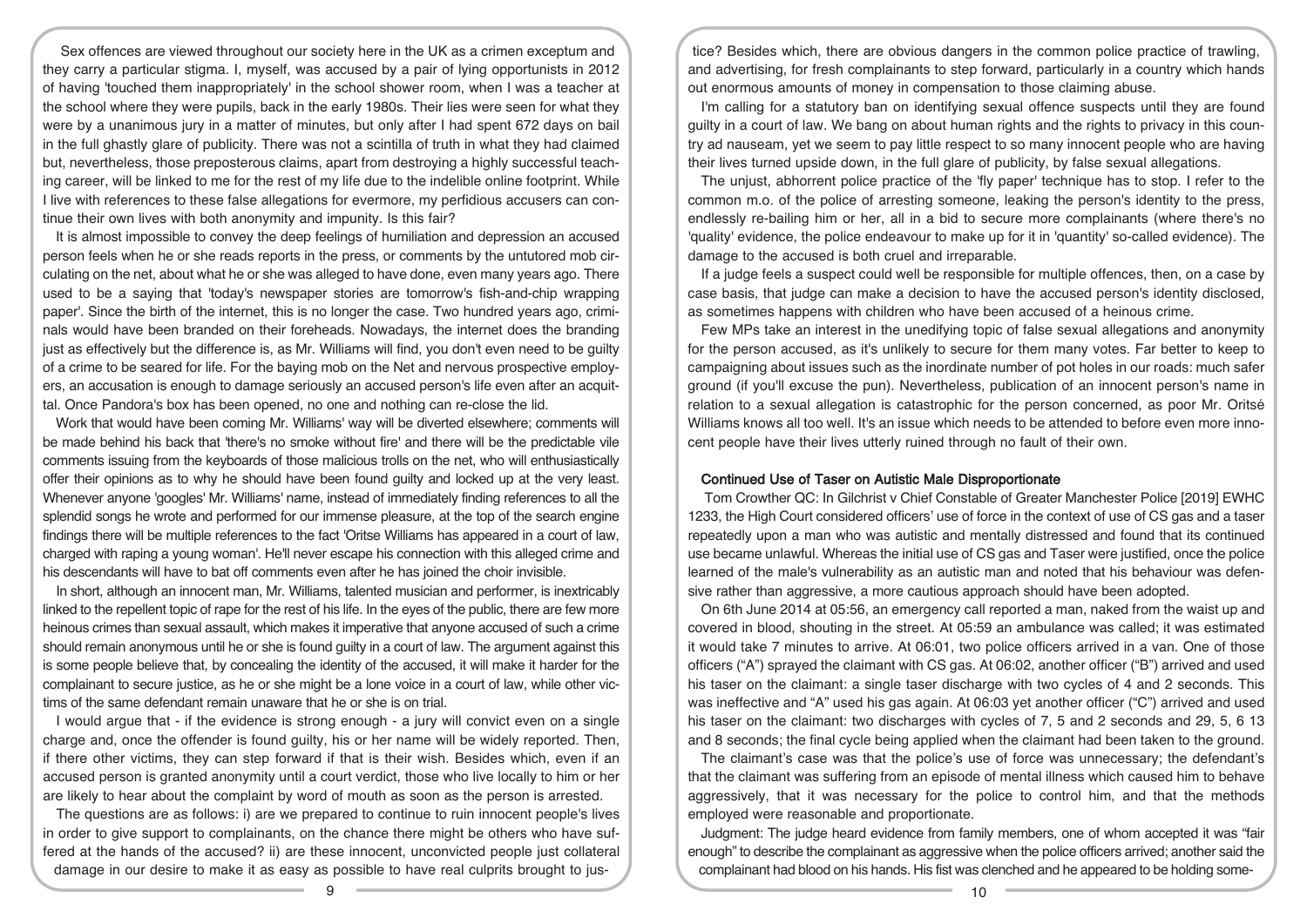thing. There was evidence the claimant had banged his fists on the police van. Neither of the initially attending officers regarded the complainant as a threat to them; each suspected given his demeanour and bloodied appearance that he had committed an offence. Officer "A" took the view that the claimant needed to be stopped so as to find out what had happened. He spoke to the claimant who approached him; the officer felt vulnerable and used his CS spray from a distance of 15 feet away. It was "A"'s first career use of CS. The judge found this was justifiable and reasonable use of force. As a matter of fact, the CS was ineffective.

Officer "B" arrived at 06:02. He found the claimant to be moving to and away from the initially attending officers while making grunting noises. He seemed odd and unpredictable, "working himself up to something". The officer characterized the complainant's behaviour as aggressive but could not attribute the behaviour to intoxication, mental distress or a response to having committed a crime. The officer did not know that CS gas had been used. He was concerned for his fellow officers and also took the view that the complainant needed to be detained. The claimant had something in his right hand, and when he turned to officer "B" from a distance of 4 to 5 feet the officer regarded this as an escalation and used his taser, cycling it twice but curtailing each of the two 5 second cycles. He had never used a taser before. The taser was ineffective, and the officer noted that the second probe had not remained attached to the claimant's body. The judge held his was a justifiable and reasonable use of the taser to attempt to control the claimant and prevent him causing harm to himself or anyone else.

"A" had gassed the claimant again. He said that he had been aware of the risk of flammability where tasers were deployed but knew the taser had not properly connected with the claimant and saw that it had been ineffective. He did not attempt physical contact at that stage having seen the claimant had something in his hand. Having seen the CS fail twice, "B" decided not to deploy his taser again because of the flammability risks and its previous failure to subdue the claimant. The judge found that this was a very challenging situation and that "A"'s decision had to be made very quickly. It was reasonable and justifiable in those circumstances to use CS again.

The attending officers had recorded on the force wide incident number system at 06:02 that there was the possibility that the claimant had harmed his wrists; and at 06:03 that he had been tasered twice. Within a minute or so they knew the claimant's name from family members on the scene and they knew he had mental health difficulties.

Officer "C" arrived at about 06:03. He had used a taser on many previous occasions. "B" told him immediately that the claimant had been sprayed with CS. "C" knew that the claimant had been sprayed and tasered; he said he thought that the claimant had "swung at" the officers. He was 2 metres away and thought the taser could be effective in preventing harm coming to the other officers. He discharged the device and the probe connected but there was no sign it was effective - the claimant was upright, his eyes were bulging and he was frothing at the mouth. He reloaded the taser and discharged again, keeping the taser cycling, then used the device in angled drive mode into the claimant's upper back for a 13 second cycle. "C" said the claimant tried to swing at him while he applied the taser directly to the claimant's back. Another officer arrived and took the claimant to the ground and while he was prone "C" used his taser again.

The judge held that "C"'s decision that the claimant was violent and needed to be detained was honestly made and reasonable. She went on to find, however, that there were a number of reasons which militated against the multiple and prolonged cycling of the device as being reasonable or justified: namely, first, that the claimant was known then to be a vulnerable person; second, his behaviour with the police since their attendance had not given cause to

think an attack would be imminent; third, the claimant was moving slowly and there was time to step back; fourth, "C" knew that CS had been recently used; fifth, he also knew that taser had previously been ineffective; sixth, the final use of the taser while the claimant was on the ground was unjustified and served only to inflict unnecessary pain. It is noteworthy that whereas in the case of McCarthy v Chief Constable of Merseyside Police [2016] EWCA Civ 1257, the individual on whom the Taser was used was aggressive, in the instant case the court found that the behaviour of the claimant was defensive.

Commentary: The claim was in trespass to the person and in negligence. Familiarly, s.3 of the Criminal Law Act 1967 provides that "a person may use such force as it reasonable in the circumstances in the prevention of crime, or in effecting or assisting the lawful arrest of offenders or suspected offenders" and s.117 of Police and Criminal Evidence Act 1984 that an officer may use reasonable force in exercising powers under the Act. An officer using force is under a duty to avoid causing reasonably foreseeable personal injury: Robinson v Chief Constable of West Yorkshire [2018] UKSC 4; [2018] AC 736. There may of course be circumstances which justify the taking of risks to the safety of the public. The Courts have emphasized that the duty on an officer is a duty to take such care as is reasonable in all the circumstances (per Lord Hughes in Robinson at para 76): unrealistically demanding standards should not be applied to officers required to take immediate critical decisions in stressful circumstances.

The Operational Use of Taser Policy Document (set out in the judgment at para 52) sets out the purpose of use "to temporarily incapacitate an individual in order to control and neutralise the threat they pose. It is not to be used to inflict severe pain or suffering on another in the performance or purported performance of official duties" (section 1.1) and the effects "The device relies on physiological effects other than pain alone to achieve its objective, although pain is the main factor when used in stun drive mode" (section 2.2). The advice notes that a taser may not be immediately effective and in such circumstances the policy document proposes "Whilst the 5 second cycle can be repeated if the incapacitation effect does not appear to take effect, officers should consider other options, as there may be technical or physiological reasons why the device is not working as expected on a particular individual." Further, it goes on to caution that a taser should not be used where it has been previously employed without success, or where there is a risk of flammability - including where a person has been sprayed with CS gas.

The College of Policing has given specific guidance for taser-equipped officers dealing with vulnerable people, and notes "If information and intelligence reveals the presence of a factor which can influence behaviour and alter response, police should take this into account when considering their approach. Officers must be aware of how their presence and tactics might be interpreted by the subject. It is important, however, that the basic principles of tactics are complied with in order to reduce the potential threat by and/or to the subject as soon as practicable. The following actions can help create opportunities for the subject and officers to have more time and space to defuse the situation: be prepared to back off; use of effective cover; give space and time if possible; early negotiation; evacuate immediate area."

The Guidance further states that on an officer's using a taser, "the cycle can be repeated or extended if the desired incapacitation does not appear to take effect and the further use of force is justified and proportionate in the circumstances". A discharge cycle is 5 seconds by default and can only be extended by the officer keeping pressure on the trigger; in contrast to "B", who cut short each of the two cycles he delivered, "C" discharged his device for a total of 72 seconds over two cartridges, one cycle being just a second short of half a minute, and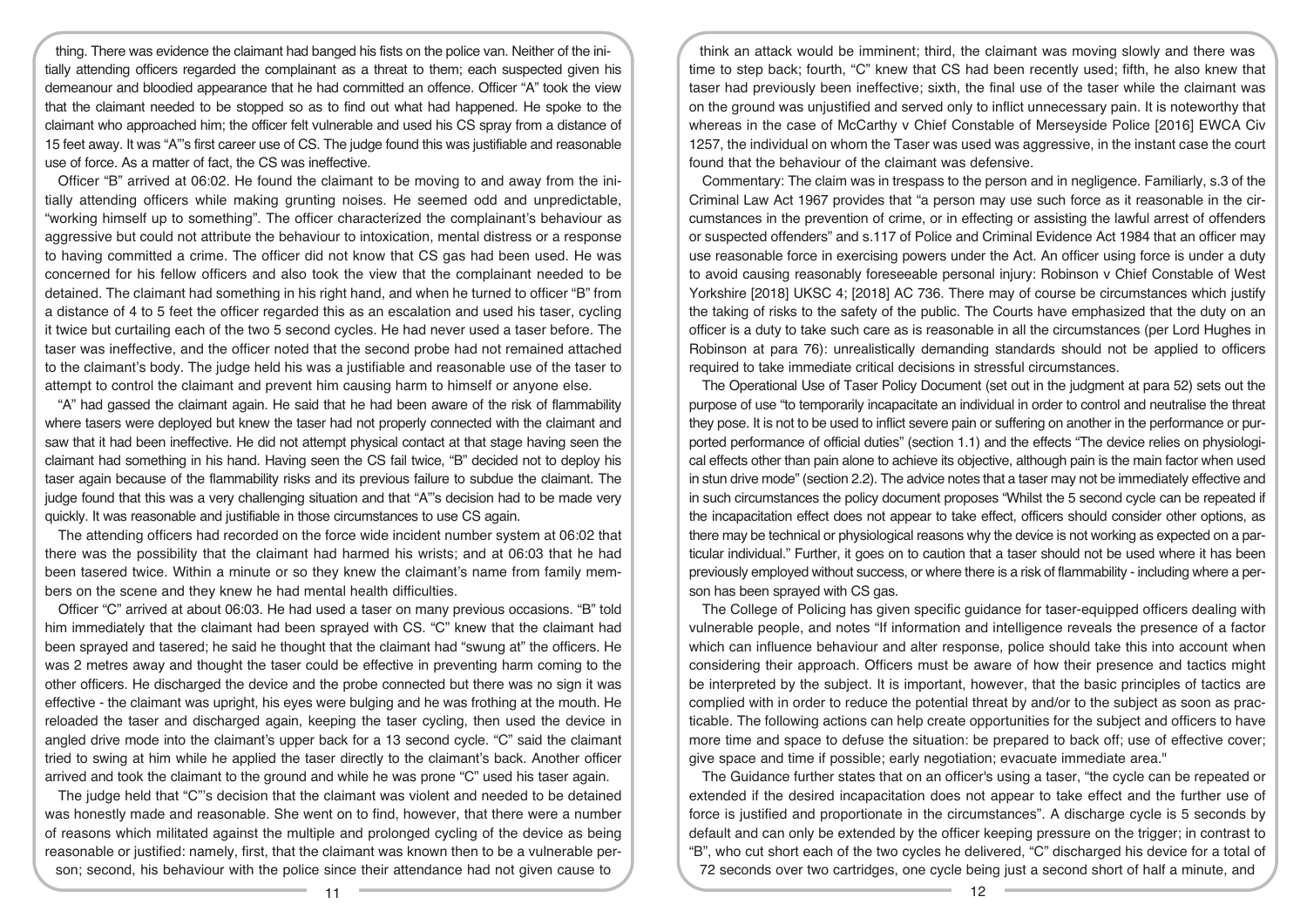the final two cycles being a drive stun contact and a cycle when the claimant had been restrained. Officers are of course trained that their use of any force, including taser cycle, must be proportionate, lawful, accountable and necessary.

To return to the judgment, therefore, these cases are notoriously fact-specific; this case does not lay down any point of principle but it does provide some useful illustration of the way the courts approach these matters. Just as juries in criminal cases are routinely warned that a person who genuinely believes themselves to be under attack cannot be expected to weigh to a nicety force used in reply, the civil courts will not expect superhuman levels of phlegm or logical analysis from officers in supremely difficult situations.

Here, however, "C" arrived after the other officers. He knew more about the claimant than had his colleagues when they arrived: he knew both that the claimant had been subjected to CS and to taser and that he was autistic and vulnerable. The claimant had not harmed the other officers and "C" did not suggest he thought they had. It is understandable that the judge found "C"'s decision to use his taser was inappropriate in the circumstances.

In this case, "C" appears to have failed properly to consider the circumstances on his arrival, to have failed appropriately to consider whether his use of the taser was justified at all, and to have failed to consider whether his continued use of the device was serving a justified purpose. If a taser case is different from a baton case or a spray case, it is that the device itself by default delivers a measured dose of force. The more repeated the application of such a dose, the more difficult it will be for any officer to, in the apt words of Hallett LJ in McCarthy v Chief Constable of Merseyside Police [2016] EWCA Civ 1257, "justify the battery".

#### Boris Johnson's Ramblings About Prisoners and Spa Breaks Divorced From Reality.

The Secret Barrister: Taking a swipe at "our cock-eyed crook-coddling criminal justice system", Mr Johnson alighted upon a story, reported by outlets including the Telegraph, concerning a convicted drug dealer called Luke Jewitt. Mr Jewitt was sentenced to imprisonment in 2014 for his involvement in a multi-million-pound conspiracy to import or supply cocaine, only to be released to enjoy a "luxury spa break" with his mother before his sentence had been served. According to the Telegraph, "He is believed to have spent the day at the Santai Spa in Birmingham for Mother's Day, at the end of March. The spa boasts an outdoor jacuzzi with lake views, salt cave and mosaic hot-stone loungers. Packages at the luxury venue cost up to £140 per day."

There is no suggestion that this was paid for by anyone other than Mr Jewitt; rather outrage is invited at the notion of a prisoner being released early, which, the writer assures us, "is becoming more and more regular". As the headline has it, "Letting drug dealers out of prison to go on spa breaks is criminally stupid". Unfortunately, in making this argument Mr Johnson's characteristic fidelity to facts and detail abandons him. Let's see if we can reacquaint them.

Luke Jewitt was sentenced in 2014. The precise sentence he received is unclear. If you believe The Telegraph (left), it was 10 years' imprisonment. If you believe Boris Johnson writing in The Telegraph (right), it was nine years. But either way, at something approaching the halfway point of his sentence, he was released on temporary licence (or "let out on day release", in the tabloid argot), during which time he attended the aforementioned spa. Mr Johnson's apoplexy is untrammelled: Not merely a jacuzzi, dear readers, but a visit to the National Sea Life Centre. Is nothing sacred?

From this starting point, Mr Johnson lines up a medley of propositions. Some highlights are below. In summary: Drug dealing causes untold misery (undoubtedly true); Prisons are

at once too ghastly and too cushy (the record rates of violence, death, suicide and self-harm cast a degree of doubt on the latter); We need to be "tough" on those who carry knives (standard political fare, with the standard blank space when it comes to offering a practical working definition of what being "tough" should entail).

We are then offered the writer's considered views on the thorny issue of stop and search. Fortunately, contrary to research suggesting that stop and search is deployed in a racially discriminatory manner, Mr Johnson reassures us that it, in fact, isn't. He is not able to offer any evidence for this claim, but his word is surely his bond.

As for his primary concern, the early release of offenders, Mr Johnson has identified the culprits: it is the "politically correct" Parole Board, responsible for endangering public safety by licensing rapists to reoffend and drug kingpins to purify and replenish with naturally detoxifying algae leaving the skin looking refined, toned and beautifully radiant. The release of Luke Jewitt, Johnson posits in a puddle of consciousness, is an example of the "need to root out the Leftist culture of so much of the criminal justice establishment."

There are a few problems with this thesis. Firstly, the case "earlier this month" to which Mr Johnson refers involving "the convicted rapist out on early release", who "allegedly commit several more rapes immediately". Assuming that this is the case which has made headlines (and about which we must be cautious due to criminal proceedings now being live), the man involved was not a convicted rapist, but a burglar. And this was not a case in which the Parole Board had directed his release; rather it was reported that due to an administrative error, he was released by the prison having erroneously bypassed the Parole Board. To lay this at the Parole Board's door is, to quote Mary Whitehouse (probably), pretty fucking dishonest.

But beyond this mangled non-example, the foundation of Johnson's argument betrays a woeful ignorance of the entire subject matter. He seems to be under the impression that a prisoner's release is always governed by the Parole Board. It's not. For the vast majority of prisoners serving a standard determinate sentence, release on licence is automatic once you've served half of your prison sentence. I've blogged before on this, as it's frequently misunderstood.

Parole Boards tend to focus their attentions on dangerous prisoners, including those sentenced to life imprisonment or to other types of sentence for which release is not automatic, such as now-abolished imprisonment for public protection (IPP), or "extended sentences" imposed on a dangerous offenders. In order to be released from such sentences, a prisoner has to persuade the Parole Board that his incarceration is longer necessary for the protection of the public. Now Parole Boards are far from perfect; the case last year of John Worboys gave a troubling insight into the errors that plagued the Parole Board's decision to direct his release, and it would be naive to conclude that this is an isolated case. No doubt errors occur, and quite possibly more frequently than we perhaps wish to imagine. However, Johnson's claim that "It is becoming more and more regular for prisoners to be let out early – even when they have been convicted of the most serious and violent crimes" is accompanied by absolutely no evidence whatsoever. Indeed, if we were trading in boring facts, we might observe that England & Wales has more prisoners serving indeterminate and life sentences than any other country in Europe, suggesting that neither courts nor Parole Boards are overly eager on the frivolous release of dangerous prisoners. But the assertion that there is a recent acceleration in the release of dangerous offenders is simply that. There is not even a whiff of evidence tendered in support.

But back to drug lords, and other prisoners whose release is not dependent on the approval of the Parole Board. They are all entitled to automatic release at the halfway point of their sentence, and as they approach that point can be entitled to release on temporary licence